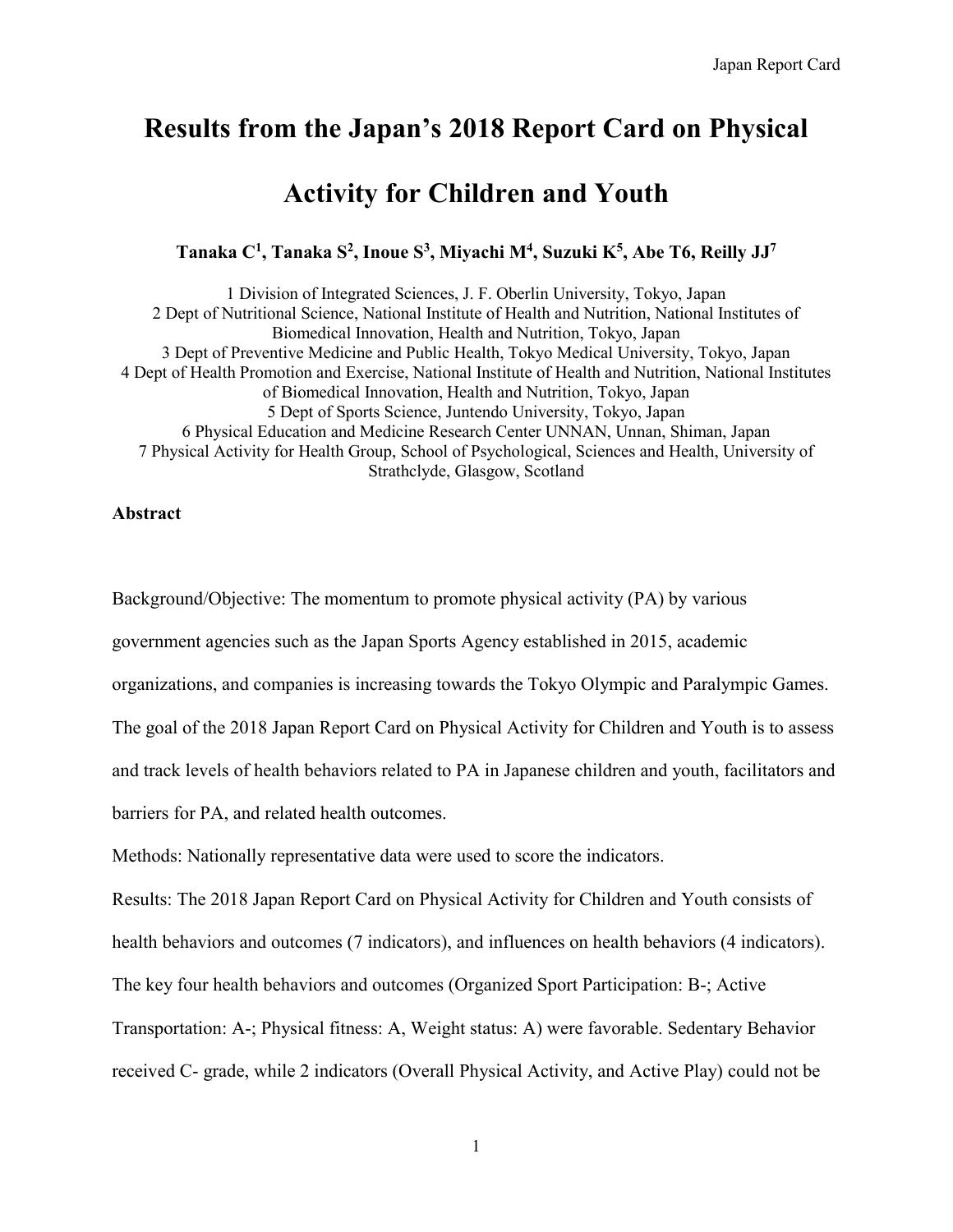graded. In the Influences domain, Family Influence and Community were graded as C-, while School (B+), Community and Environment (B-), and Government Strategies and Investments (B) were favorable.

Conclusions: The 2018 Japan Report Card on Physical Activity for Children and Youth shows that Japanese children and youth have favorable levels of organized sport participation, active transportation to and from school, and physical fitness and weight status. Future nationally representative surveys on overall PA and active play are needed.

Key words: environment; physical fitness; policy; sedentary behavior; sports

Abbreviations: physical activity: PA, Report Card on Physical Activity for Children and Youth: Report Card, Japan Sports Agency: JSA, physical education: PE, the Ministry of Education, Culture, Sports, Science and Technology: MEXT, research work group: RWG, The WHO Health Behaviour in School-aged Children: HBSC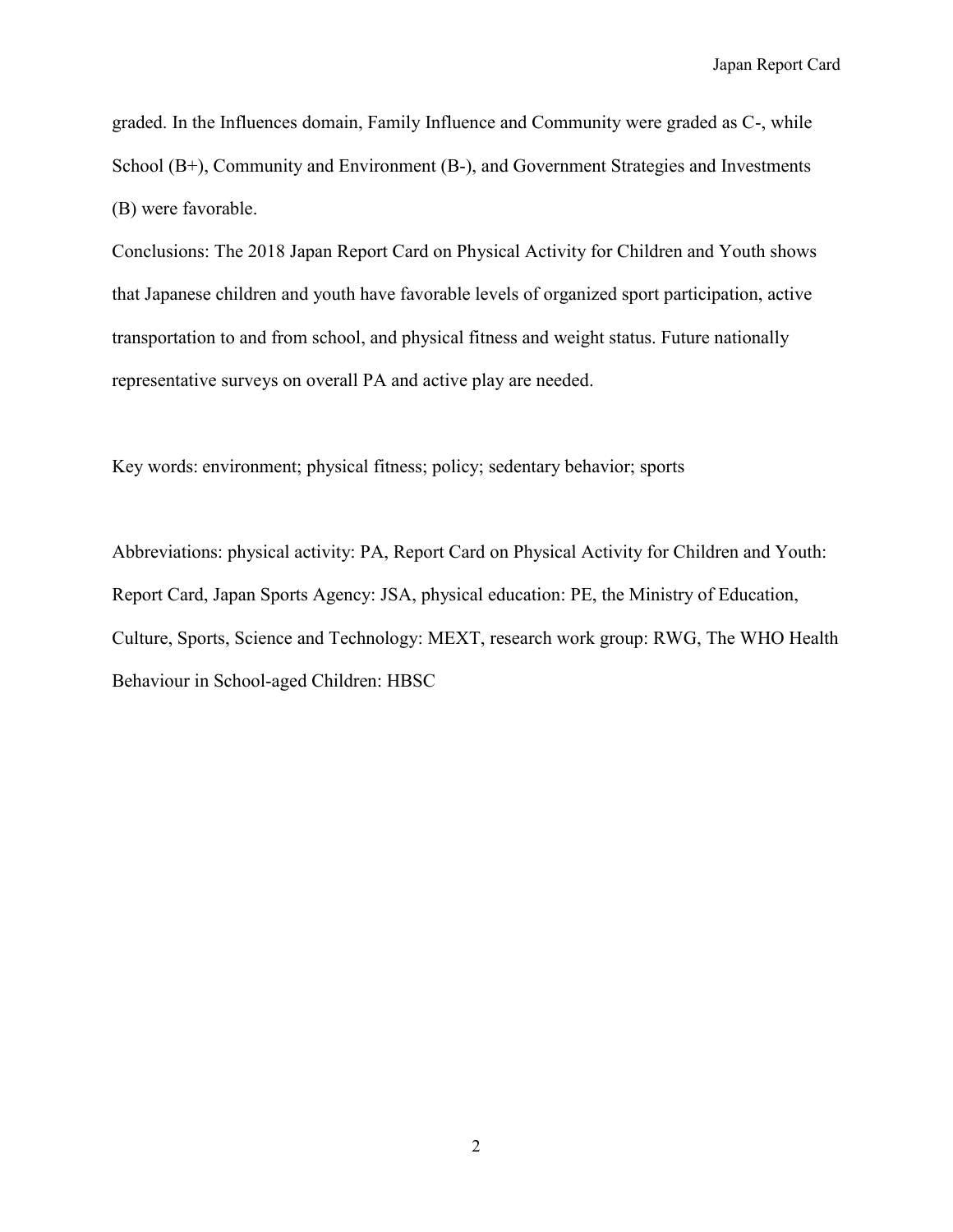#### **Background/objective**

Lack of physical activity (PA) in childhood and adolescence is associated with adverse health problems.<sup>1,2</sup> Childhood PA patterns often extend into adulthood; insufficient PA during this developmental period is therefore a great public health threat.<sup>3</sup> In 2016, 38 countries published Report Cards on Physical Activity for Children and Youth to consolidate existing evidence; identify research gaps; facilitate international comparisons; encourage more evidenceinformed PA and health policies; and improve surveillance of PA of children and adolescents.<sup>4</sup>

The first Japan Report Card on Physical Activity for Children and Youth (Report Card) was developed and launched in 2016 by Active Healthy Kids Japan.<sup>5,6</sup> It illustrated health behaviors such as favorable active transportation, health outcomes such as weight status, and positive influences on PA in children such as school environment and government strategies and investments. In 2015, the Japan Sports Agency (JSA) was established to advance policies such as promoting regional sports, school physical education (PE); promoting the Olympic and Paralympic movement, and so on.<sup>7</sup> The momentum to promote PA by various government agencies including the JSA, academic organizations, companies, and other organizations, is increasing. A joint UK Government and Mayor of London report showed that as one of the legacies from the London 2012 Olympic and Paralympic Games, 1.4 million more people were playing sport once a week since London won the bid in 2005.<sup>8</sup> Moreover, the first official national PA guidelines for 3-5 years olds were proposed by the Japanese Ministry of Education, Culture, Sports, Science and Technology (MEXT) in  $2012<sup>9</sup>$  Since the guideline was set 6 years ago we hoped it might be reflected in improved PA trends in current primary school children. Health Japan 21 (second term) is a national policy which focuses on extending healthy life expectancy and minimizing the spread of health inequalities within the population.<sup>10</sup>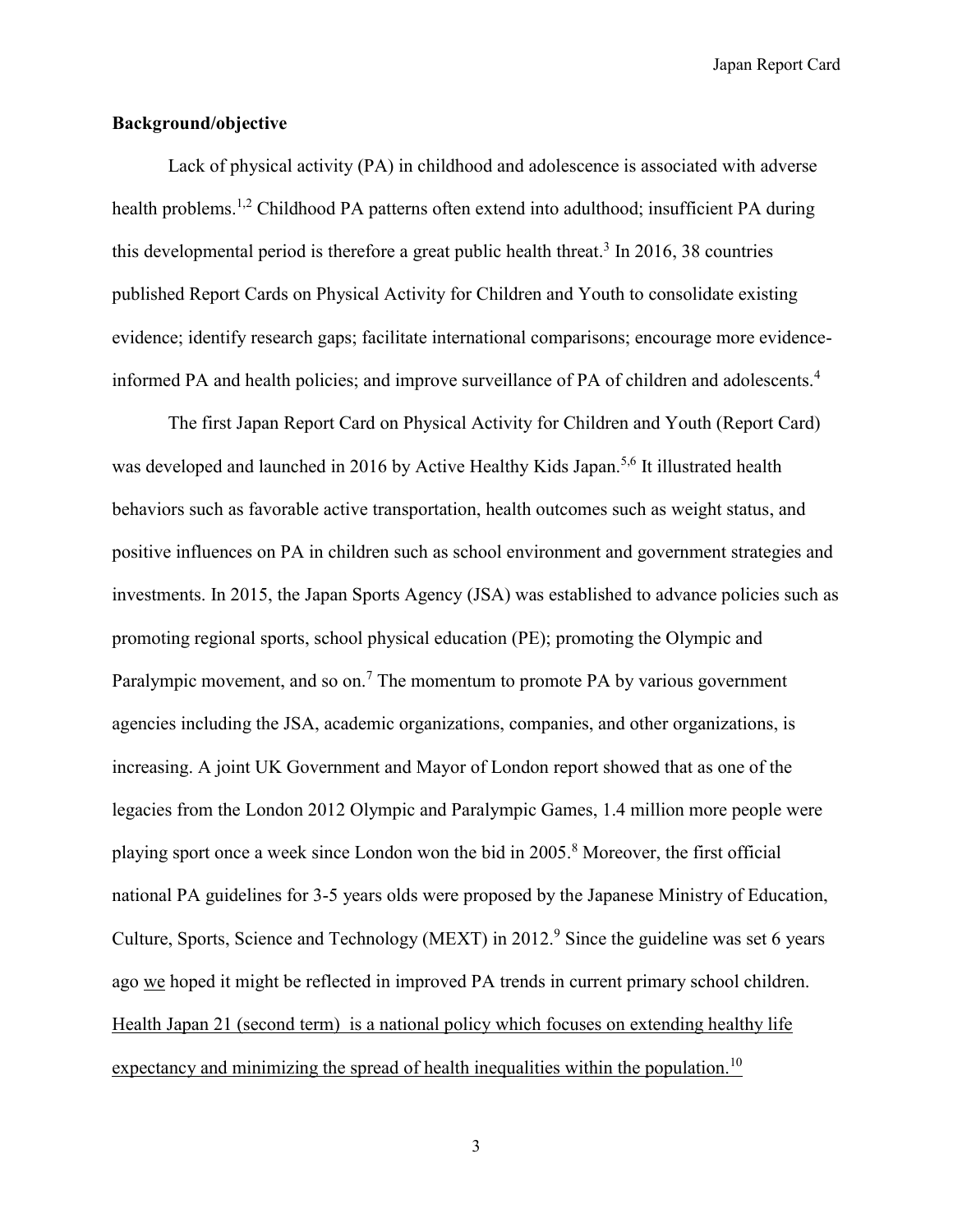The primary goal of the 2018 Japan Report Card is to assess and track levels of health behavior related to PA in Japanese children and youth, facilitators and barriers for PA, and related health outcomes. This report card is based on recent nationally representative surveys of Japanese school-aged children and youth.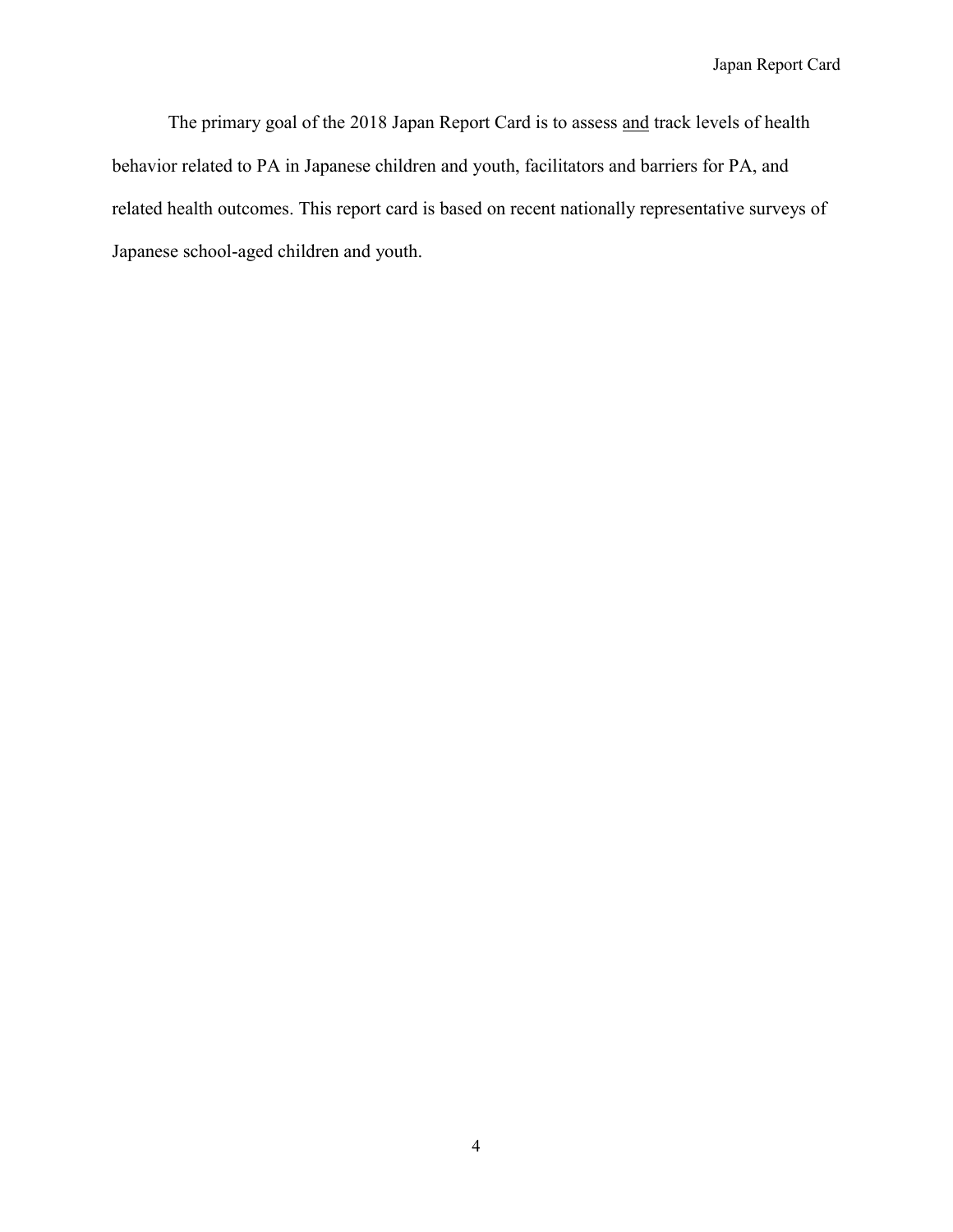#### **Methods**

The 2018 Japan Report Card was produced by a small research work group (RWG) and based on the 2016 Japan Report Card<sup>5</sup>, developed by the 7 authors of the current article. The responsibilities of the groups were identifying nationally representative surveys and producing the final Report Card.

The target age was changed from preschool children to high school children in 2016 to only school aged children and adolescents in 2018 in line with Active Healthy Kids Global Alliance standards.<sup>5</sup> We used 5 national surveys from all 47 prefectures which are divisions in a country governed by a prefect. for the 2018 Japan Report Card : 1) Annual Report of National Survey on Physical Fitness, Athletic Performance, and Exercise Habits of the JSA, using a questionnaire in two million students measurements among youth ages 10 years old  $(5<sup>th</sup> \text{ grade})$ primary school students) and 13 years old  $(2<sup>nd</sup>$  grade of junior high school students); 2) Annual Report of Physical Fitness Survey of JSA objective measuring physical fitness in 2000 students in 6 to 17 years; 3) Annual School Health Survey of the MEXT objective measures of weight status in 695,600 students in 6 to 17 years; and 4) Annual National Health and Nutrition Survey using a questionnaire and objectively measured measuredstep counts in adults by a pedometer in 3,648 households and 5) Annual National Federation of Health Insurance Societies Survey using a questionnaire in  $3,395,199$  adults.<sup>11-15</sup>

The RWG searched for relevant evidence from nationally representative surveys within Japan as noted above. Draft grades were assigned for the 11 indicators by the RWG in March 2018 following comparison of the national survey data against relevant evidence-based recommendations (e.g., 2 hours/day recreational screen time for school-aged children and adolescents, twenty-metre shuttle run (speed (km/h) at the last complete stage) centiles by age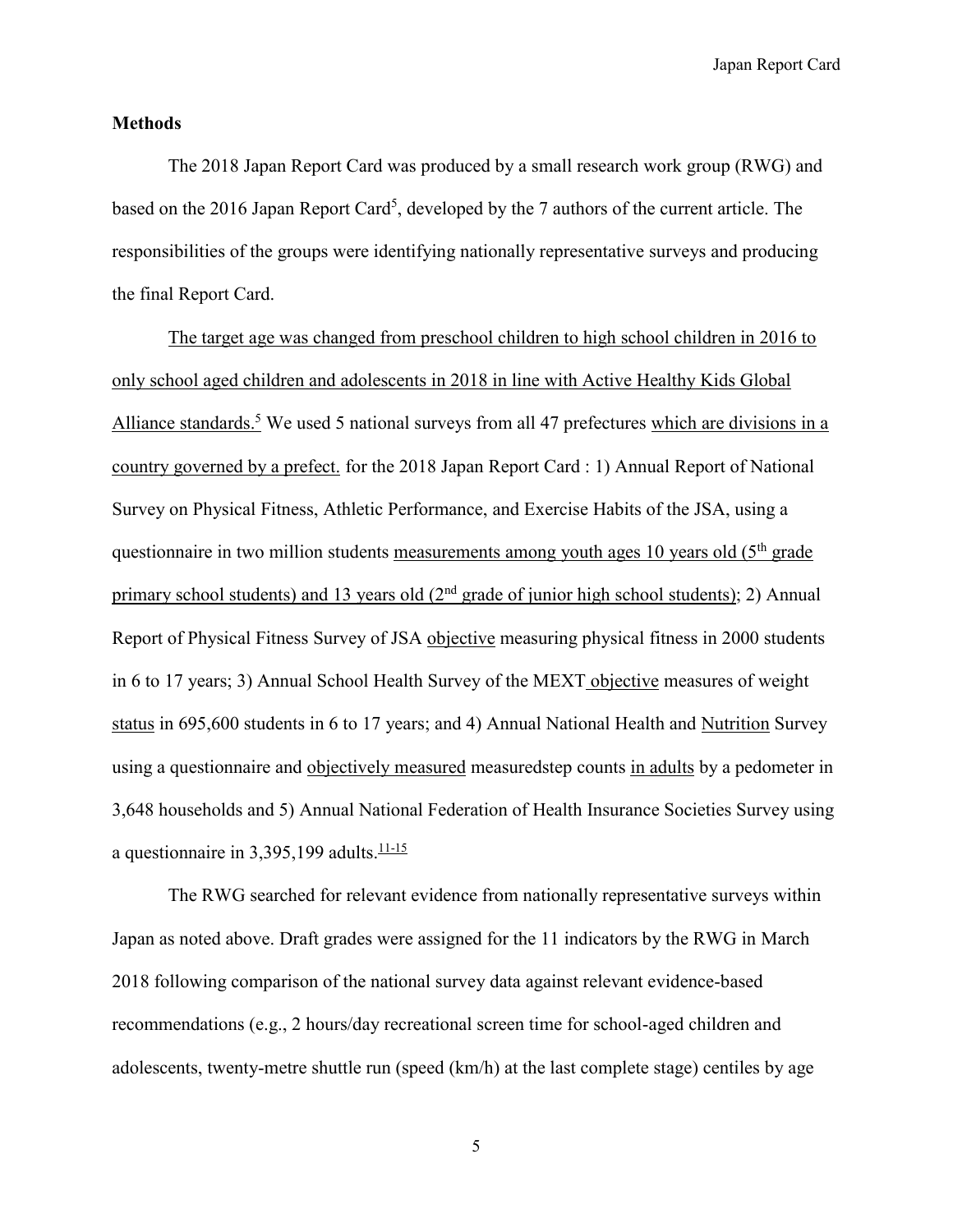and gender in children and youth aged 9 to17 years where available, using the benchmark approach from the Active Healthy Kids Global Alliance.<sup>16-17</sup> The grades used were as follows: A (We are succeeding with a large majority of children and youth:  $A^+$  94% - 100%, A 87% - 93% and A<sup>-</sup> 80% - 86%); B (We are succeeding with well over half of children and youth:  $B^+$  74% -79%, B  $67\% - 73\%$  and B  $60\% - 66\%$ ; C (We are succeeding with about half of children and youth ( $C^+$  54% - 59%, C 47% – 53%, C 40% - 46%); D (We are succeeding with less than half but some children and youth:  $D^+$  34% - 39%, D 27% - 33%, D 20% - 26%); F (We are succeeding with very few children and youth:  $\leq 20\%$ ); and INC = Incomplete—insufficient or inadequate information to assign a grade. Decisions of this kind were made by the RWG using a combination of their expertise and comments arising from the consultation process with stakeholders in Japan. Draft report card grades were considered by the stakeholder group in April 2018, members of the Japanese Association of Exercise Epidemiology (http://jaee.umin.jp/REE.html). In the consultation stakeholders were asked to address the following questions: 1) Were any relevant Japanese data missed in the process of card development? and 2) Were any data misinterpreted by the RWG? (e.g., Were the draft grades justified?).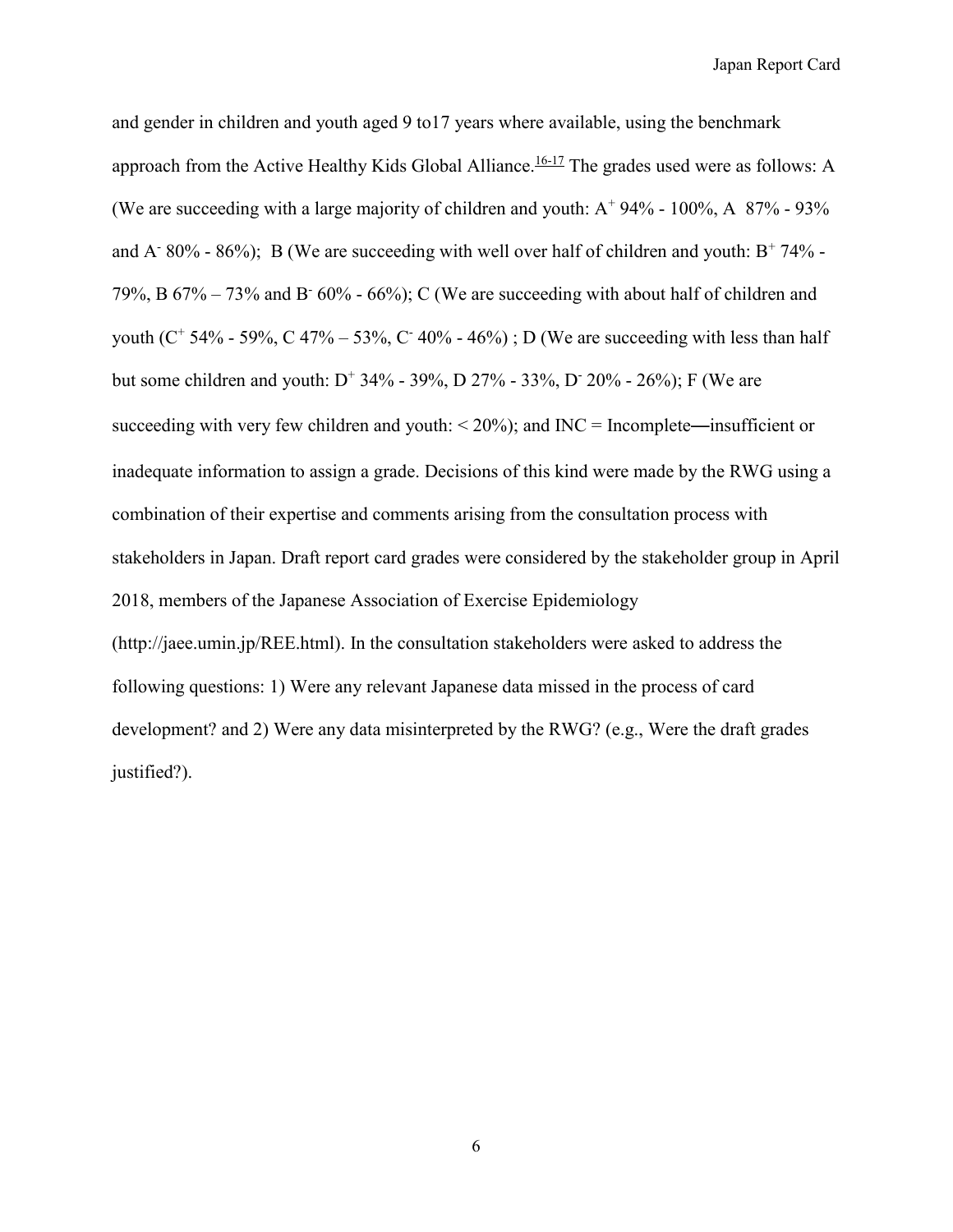## **Results**

The 2018 Japan Report Card is the second assessment of PA, health behaviours, outcomes and settings and influences on PA and health. Grades are summarized in include Table 1 (see below). Figure 1 shows the cover of the 2018 Japan Report Card.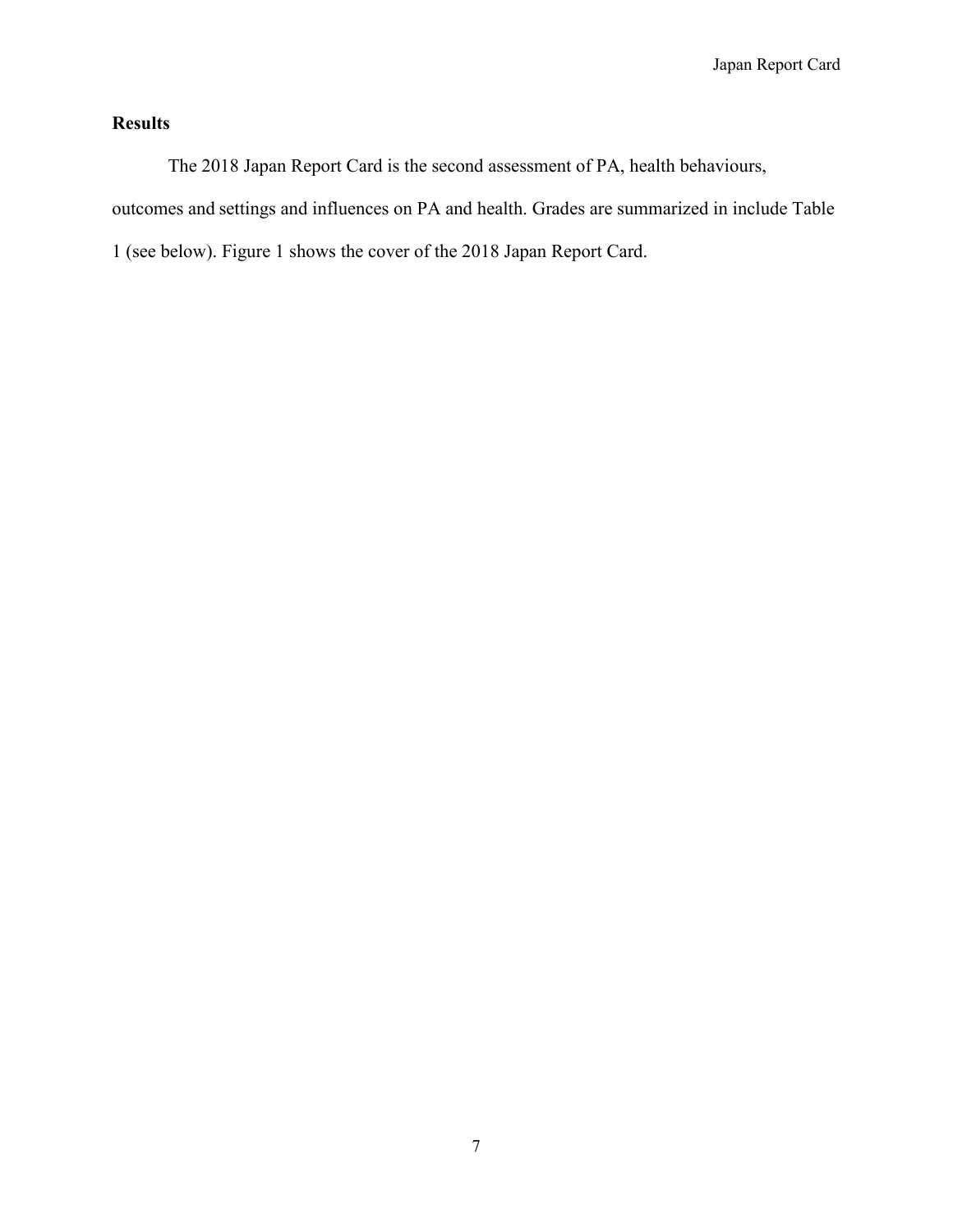### **Discussion**

#### Overall Physical Activity Levels

The grade of Overall Physical Activity Levels was assigned INC. In the Global Matrix 2.0: Report Card Grades on the Physical Activity of Children and Youth Comparing 38 Countries, only Japan assigned an INC grade.<sup>4</sup> Another previous international comparison study also reported data on the overall PA levels for Japanese children and adolescents were unavailable due to lack of evidence.<sup>18</sup> Recently, a comparison study compared pedometer data between the Tokyo Metropolitan Board and Education Survey and the Canadian Physical Activity Levels among Youth survey.<sup>19</sup> Daily steps were lower by approximately 1000 to 2000 steps per day for students living in Tokyo than in Canada (except for boys in primary school). It is noteworthy that the 2016 Canada Report Card assigned a low (D<sup>-</sup>) grade for overall PA, and this was graded D because of relatively high levels of PA among preschool children: for Canadian school-aged children and youth an F grade would have been justified.<sup>4</sup> These concerning levels of step counts among Japanese children and adolescents make large-scale surveys of daily PA in Japanese children and adolescents even more necessary.

Our previous study summarized the global trends in the evaluation methodology of PA questionnaires for children and adolescents using literature from 38 countries that participated in the Report Card.<sup>20</sup> The WHO Health Behaviour in School-aged Children (HBSC) questionnaire was used most frequently among the 38 countries (12 countries, 31.6%). The above-mentioned international comparison study<sup>18</sup> used data from the PA questionnaires of the HBSC survey in 38 European countries, the USA, and Canada. Thus, we made a Japanese version of HBSC questionnaire and then back-translated the questionnaire into English and validated it among 5th grade primary school students (10 to 11year-olds).<sup>21</sup> Most students in the very small sample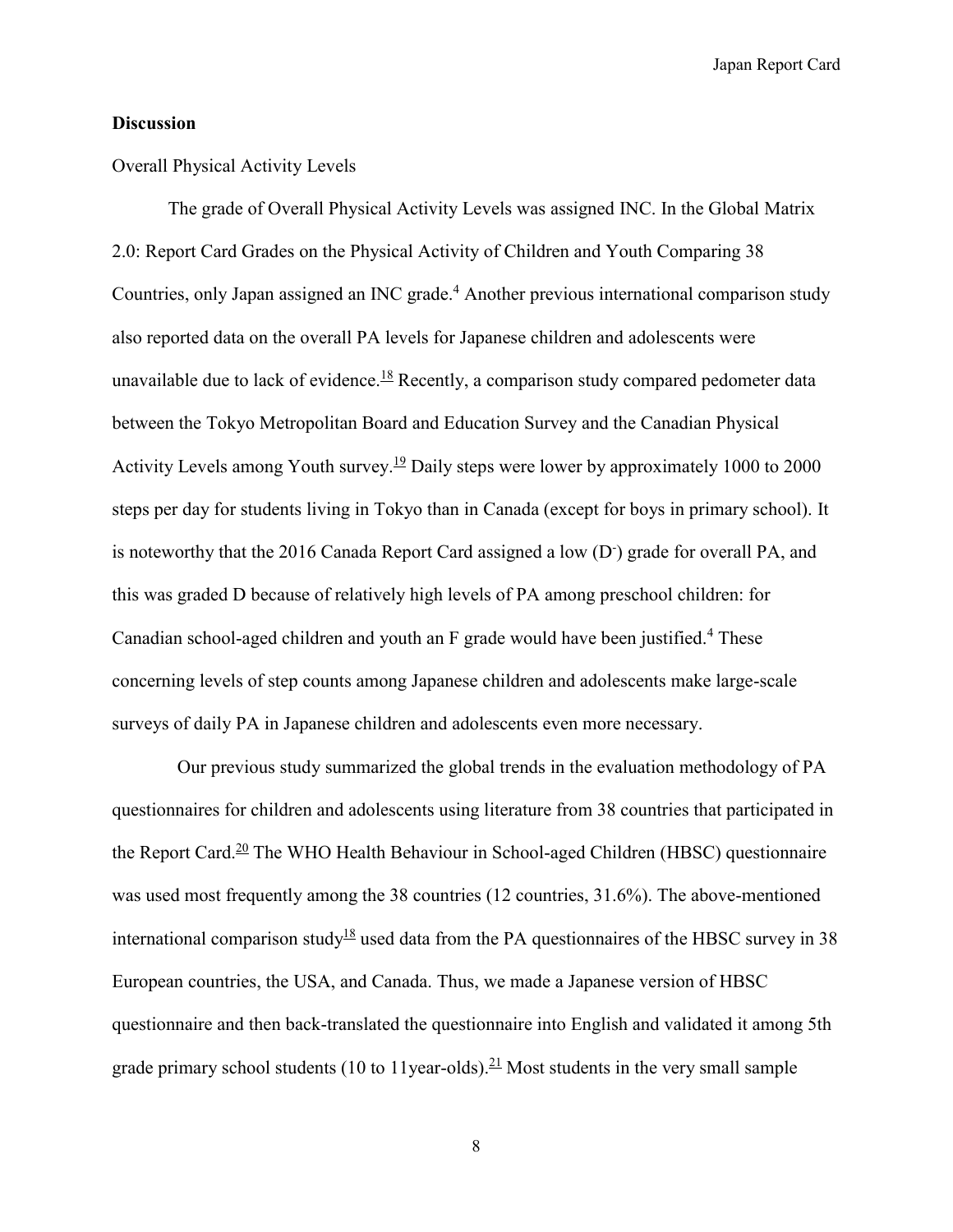didn't fulfill the WHO international PA guidelines (only 10% of the 70 participants met the guideline for MVPA). In the near future, the validity of the HBSC questionnaire in its Japanese version should be examined among a wider range of age groups for large-scale surveys of daily PA in Japanese children and adolescents. There are official national guidelines for preschool children aged 3-to-5 years old by the MEXT and PA for adults and elderly by the Ministry of Health, Labour and Welfare.<sup>9,22</sup> However, guidelines for school-aged children and adolescents in Japan, have yet to be drawn up. The guideline which is named 'Active Child 60 min' was intended only for preschool and primary school children and is based on international PA guidelines. $\frac{23}{2}$ 

#### Organized Sport Participation

The Japanese government does not currently issue recommendations for levels or prevalence of organized sport participation in children and adolescents. Thus, the grade for this indicator, B, was based on the prevalence of self-reported participation in sport as the percentage of indicator. In the 2016 Japan Report Card, the grade was C, reflecting the very low participation (33.4%) in organized sports by preschool children.<sup>5</sup> Also, a gender gap still exists in organized sport participation in Japan. The Second Sport Basic Plan (the second term) by the JSA showed creating environments conductive to sport enabled participation in sport by female school-age students. $^{24}$  There were age and gender differences in participation in organized sports, with lower participation among primary school and high school students compared with junior high school students.

#### Active Play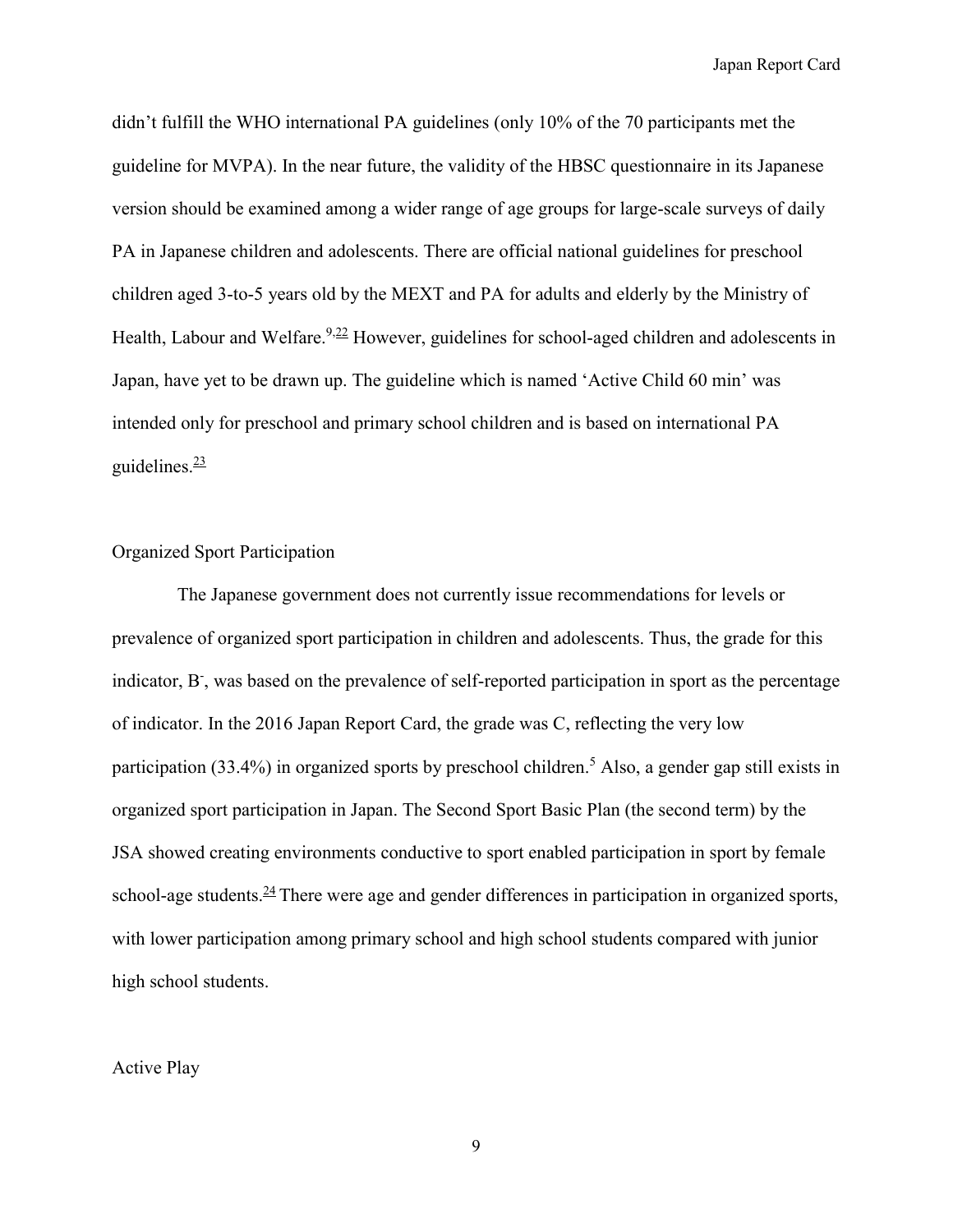The incomplete grades in the 2018 Japan Report Card as well as the 2016 Japan Report Card reflect a lack of nationally representative data assessing how much time children and youth in Japan spend engaging in active play.<sup>5</sup> In addition, there are no Japanese government recommendations for active play. One opportunity for active play is school recess. According to the MEXT, all schools offer recess to students from primary school to high school; however, the school policy might affect how and how often students engaged in unstructured free play during the recess period. In the Global Matrix 2.0, 21 countries reported INC grades.<sup>4</sup> The recent JSA survey of primary school students showed that the organized sport participation and physical fitness of students who played outside more when they were preschool children tended to be greater than that of students who spent less time playing outside.<sup>25</sup> Future surveillance of active and outdoor play in Japan should therefore be considered, and this domain of PA might be a neglected but potentially useful target of future strategies aimed at increasing PA.

#### Active Transportation

There are no Japanese government recommendations for active transportation. A grade of A- was assigned according to the 86% of students who regularly commute actively to school (walking or cycling) for the 2018 Japan Report Card. The grade for Active Transportation is A- , which is substantially higher than that of the other high-income countries, except for the Netherlands (A) as reported in the international Active Healthy Kids Report Card in 2016.<sup>4</sup> However, according to the grade in 47 prefectures, some variation among prefectures was observed.<sup>26</sup> For example, the B grades of some prefectures in the Tohoku district (Aomori, Iwate and Akita prefectures) and Okinawa prefecture were lower than those of other prefectures. Further research should be considered about other opportunities for active transportation, beyond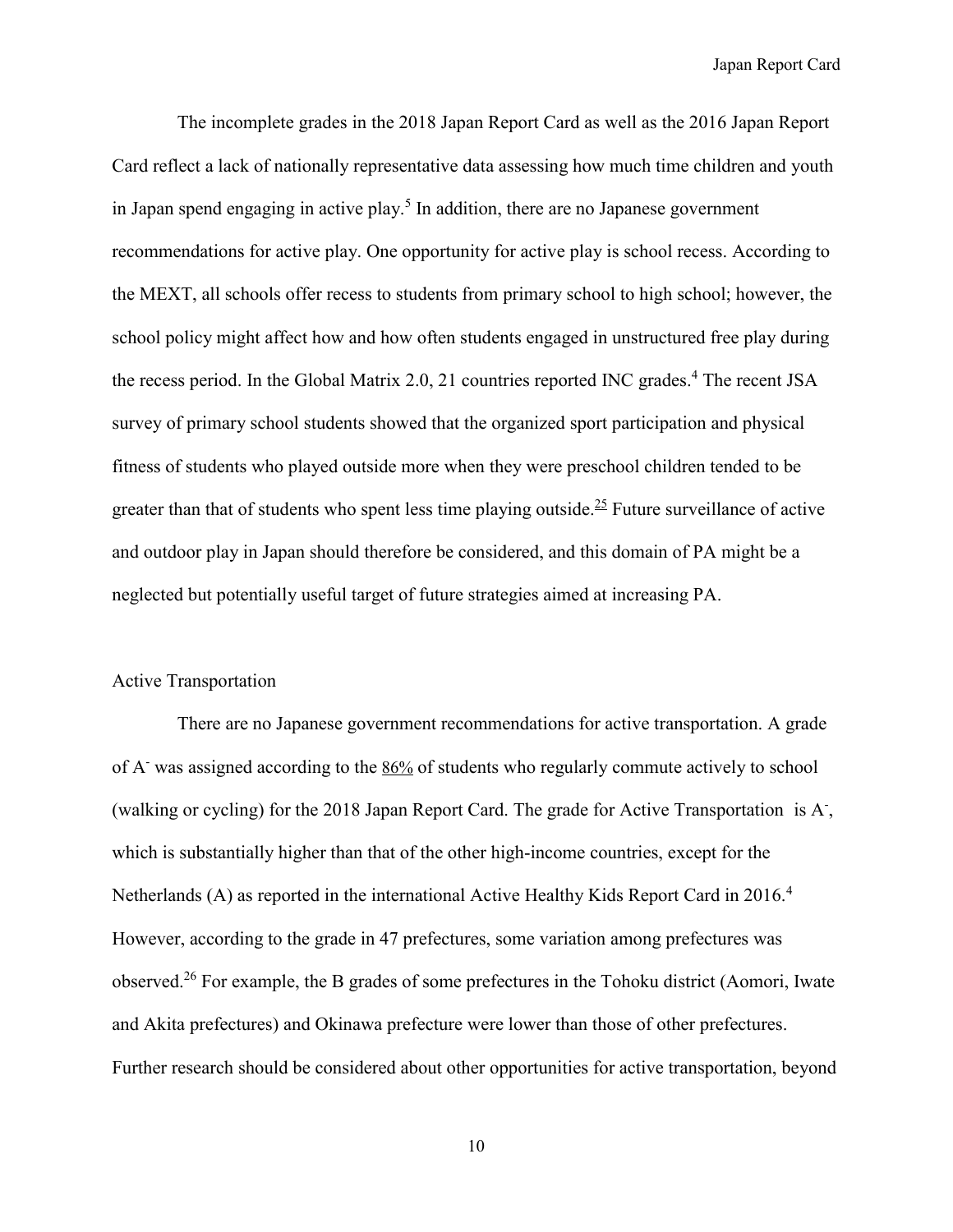just active commuting to school, (e.g. going shopping, going to the park, sports clubs or cram schools). In the 2016 Japan Report Card, the grade of B was assigned.<sup>5</sup> Except for preschool children, the percentage commuting actively to school slightly decreased with age in school-aged children and adolescents. Public schools in Japan are located in school districts. Japanese law determines school-commuting distances as around 4 kms for primary schools and around 6 kms for junior high schools as percentages of students attending private schools, which may be some distance away from students' homes, were only 1.0% in primary school, 7.0% in junior high school and 29.7% in high school, respectively.<sup>25,27</sup> Thus, the grade of the 2018 Japan Report Card by data from 5th grade primary school students and 2nd grade high school students was higher than that of the 2016 Japan Report Card.

#### Sedentary behaviors

The national survey of the JSA reported that 43% of students spent less than 2 hours per day of screen time after school on weekdays and on weekends.<sup>11</sup> All 38 countries in the global matrix 2.0 had an average of a D grade in 2016.<sup>4</sup> In the 2016 Japan Report Card, the grade of C was assigned. The previous national survey of 2015 asked only about screen time on weekends for same age groups with the 2018 Japan Report Card. <sup>5</sup> On the other hand, the most recent national survey of 2017 asked about screen time both on weekdays and weekend days. Moreover, the 2016 Japan Report Card included preschool children (4-5 years old), 31% of whom spent more than 2 hours per day watching TV, and using/watching PCs. Thus, the 2018 grade is lower than that of the previous the 2016 Japan Report Card.

#### Physical Fitness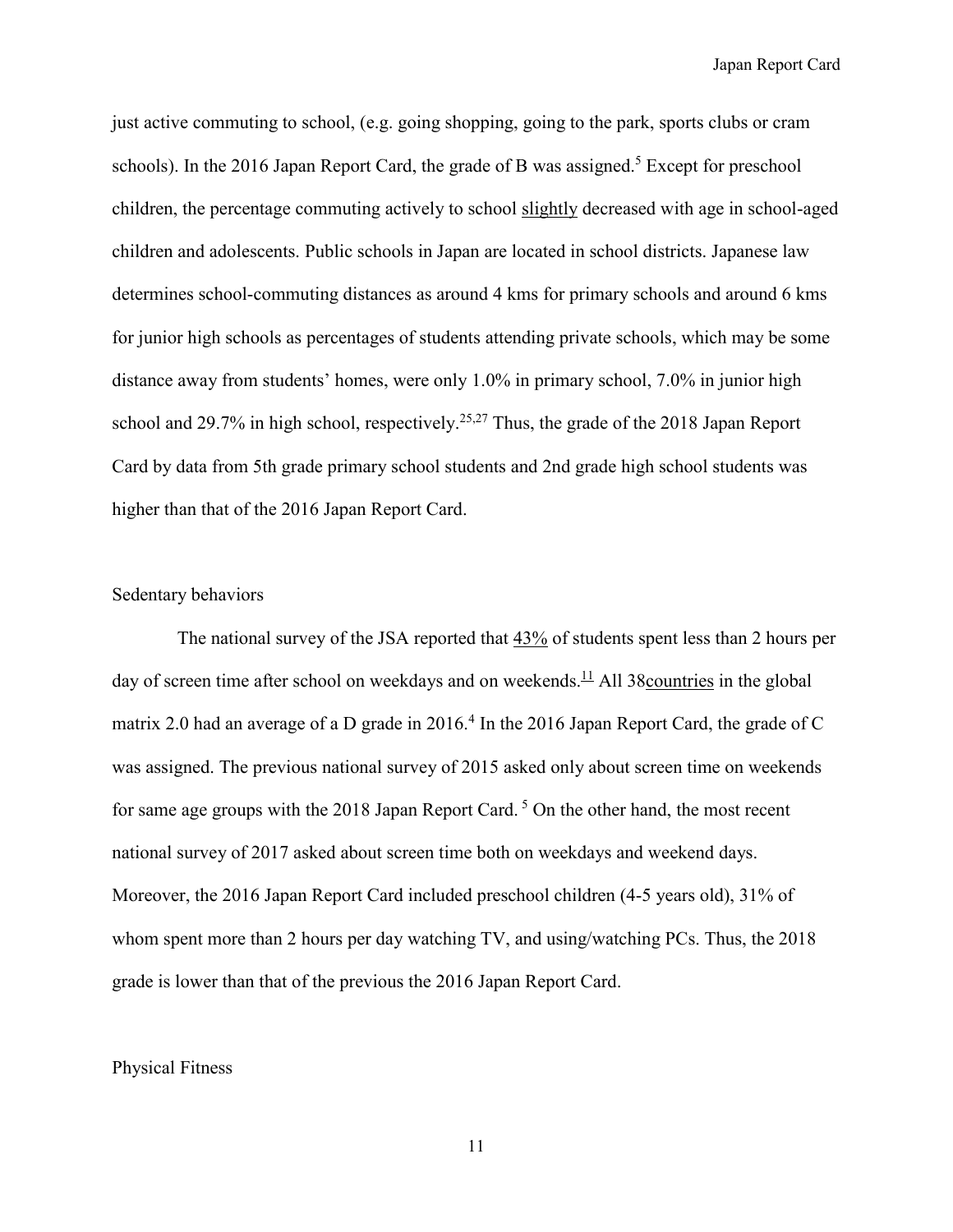The JSA survey comprehensively measures physical fitness and motor skills tests [grip strength, sit-ups, sit & reach, side step, 20-m shuttle run (elective choice between 20-m shuttle run and endurance run in 12- to 19-year-old students), 50-m run, standing long jump, and softball throw in 6- to 11-year-old students or handball throw in 12- to 19-year-old students] by gender in Japanese 6- to 19-year olds every year.<sup>12</sup> However, there are no Japanese government recommendations for physical fitness and criterion-referenced standards for aerobic power, muscular strength and flexibility. In the present study, we evaluated Japanese children and youth cardiorespiratory endurance according to twenty-metre shuttle run (speed (km/h) at the last complete stage) centiles by age and gender in children and youth aged 9–17 years according to the criterion-referenced data provided by Tomkinson et al.<sup>17</sup> The mean values for the Japanese data were around the 90th centiles. The highest values were in junior high school students of both genders. One reason might be the higher percentage of organized sports participation in junior high school students. This indicator had previously received a grade of C on the 2016 Japan Report Card due to an evaluation based on nationally comprehensively evaluated physical fitness and motor skills tests by gender- and age-specific ranks (A–E, norm-referenced evaluation), because there were no Japanese government recommendations for physical fitness.<sup>12</sup> Despite the apparently high grade for physical fitness in Japan for the 2018 Japan Report Card, the continued surveillance of objective measurements of physical fitness of Japanese children and youth is a public health priority, particularly since the physical fitness level of Japanese children and adolescents are low compared to the 1980s in Japan.<sup>28</sup>

Weight Status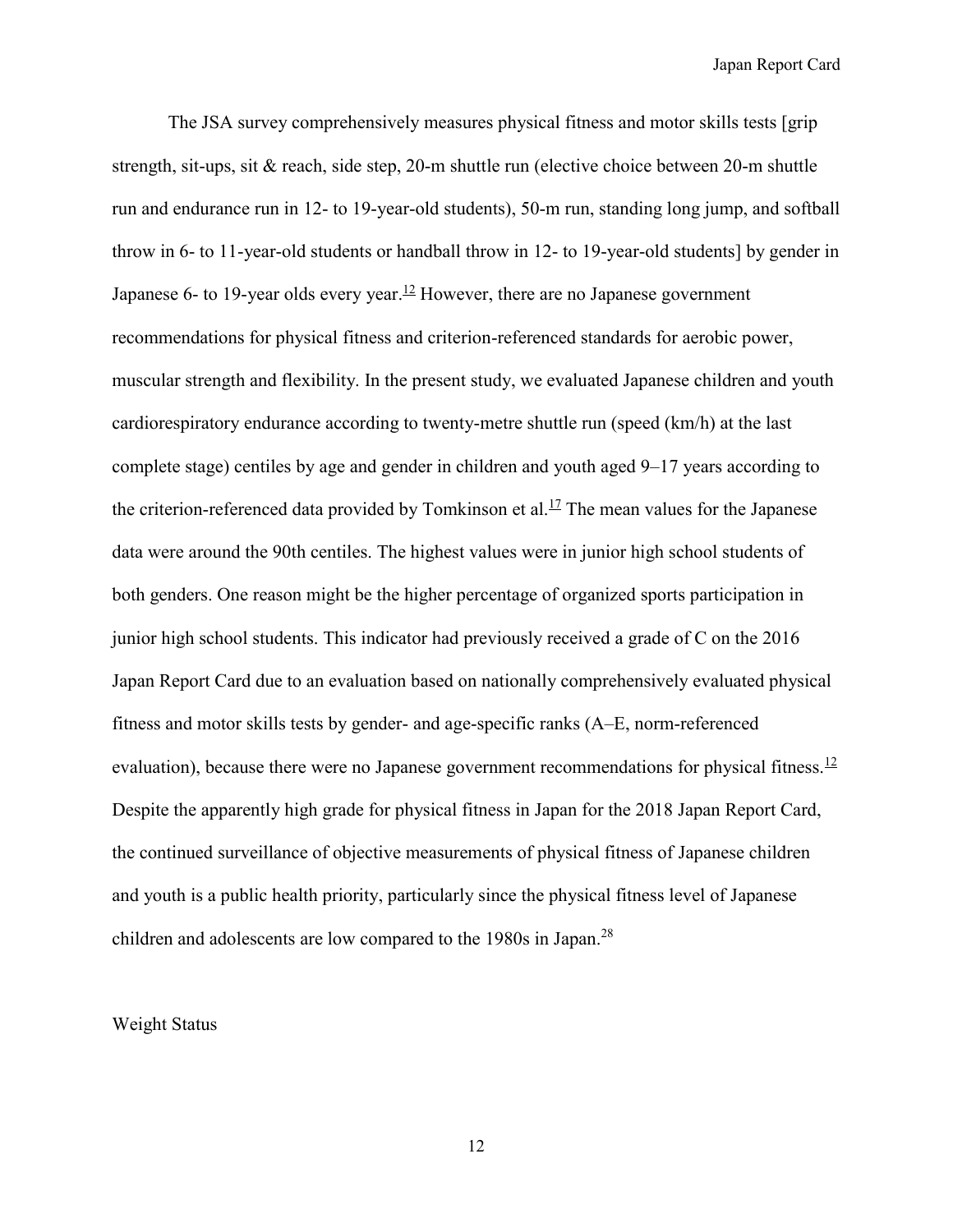Objectively measured weight Status was evaluated based on the prevalence of obesity and thinness in the database of the MEXT School Health Survey.<sup>13</sup> Overall levels of obesity are high compared to the 1980s in Japan. A grade of A was assigned according to the 10% of Japanese students were overweight/obese or underweight. The prevalence in the 2018 Japan Report Card were similar with the 2016 Japan Report Card.

#### Family and peers

There are no Japanese government recommendations for exercise or sport with parents for children and adolescents. There is a lack of peer-influence evidence for Japan from nationally representative data. Health Japan 21 (second term) has many targets about health behavior and outcomes for adults. These percentages on PA in adults are similar to the 2016 Japan Report Card and the 2018 Japan Report Card percentages (36%), except for participation in sport by females (25% in the 2016 Japan Report Card).<sup>5</sup> On the other hand, data on participation in sport or exercise with a guardian in the 2018 Japan Report Card uses the same survey year's data as the 2016 Japan Report Card because the question wasn't asked in the recent JSA survey.<sup>11</sup> The 2018 Japan Report Card also added a new question about parents encouraging children and adolescents to exercise and engage in sport as proxies for family influence in the absence of more direct data in the recent JSA survey.<sup>11</sup> The percentage from this the new question (44-63%) was higher than that of previous question in the 2016 Japan Report Card (7-36%). Thus, the 2018 Japan Report Card grade (C<sup>-</sup>) was higher than that of the 2016 Japan Report Card (D). Thus, parental support might affect a students' PA. Recently, our previous study found that there were associations between Japanese primary school children's MVPA and maternal support.<sup>29</sup>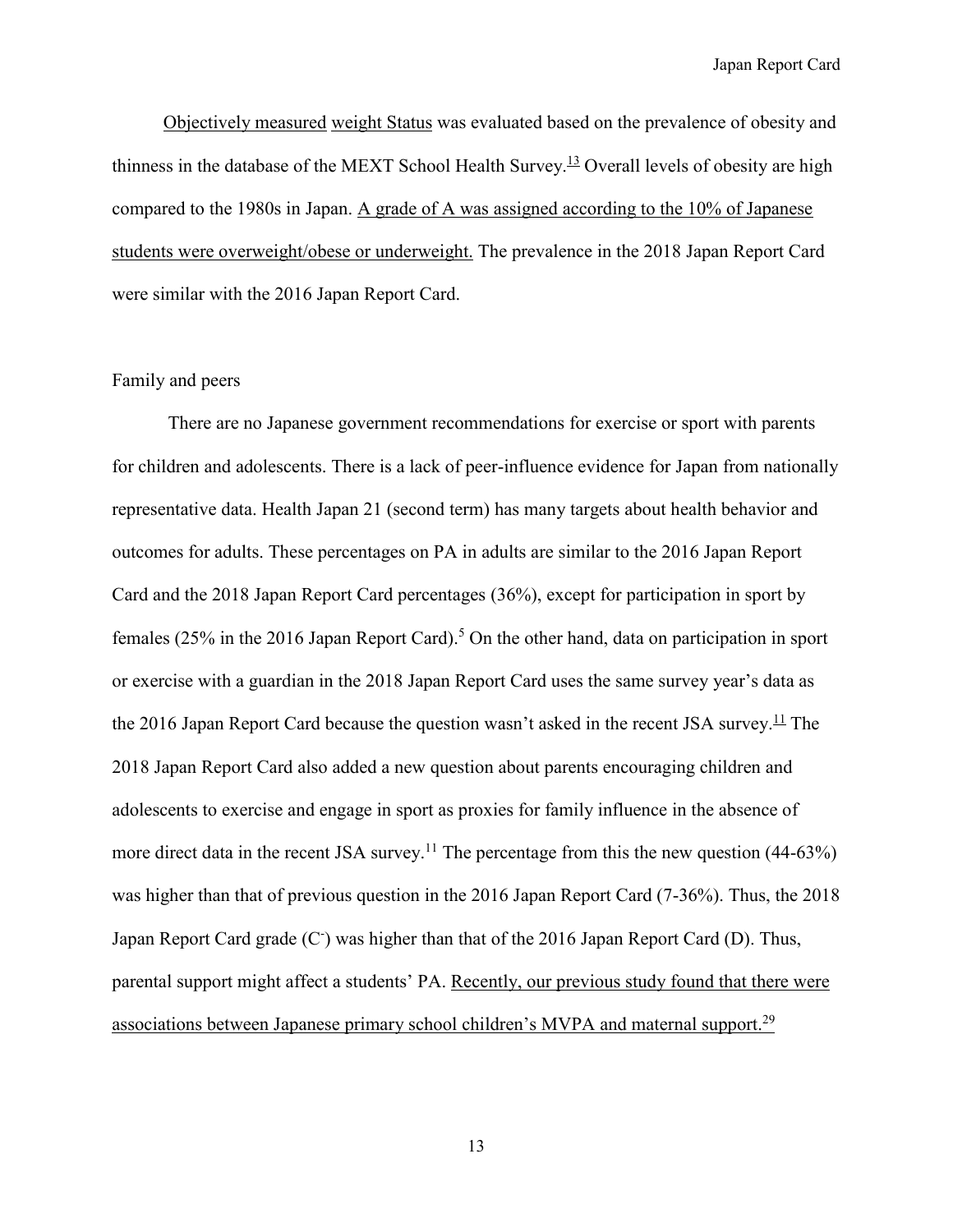School

Although the percentage of full-time teachers of PE classes with specialized PE degrees in junior high school and high school was 100%, the percentage in primary schools was only 4.8%.<sup>11</sup> The MEXT in Japan sets the educational curriculum guidelines for all primary and secondary schools including the content of PE, the number of PE classes, and guidelines for school infrastructure and equipment ministry (eg, sports mat, horizontal bars, hurdles, etc).<sup>30</sup> As mentioned above, according to the MEXT, all schools from primary school to high school offer recess too. However, there are no data in Japan on the extent of regular access to facilities and equipment that support PA (e.g., gymnasium, outdoor playgrounds, sporting fields) and school policy and practice on these areas might affect how and how often students engaged in PA. In comparison with the previous the 2016 Japan Report Card,<sup>5</sup> the target age was changed from preschool children through high school children in 2016 to only school-aged children and adolescents in 2018 in line with Active Healthy Kids Global Alliance standards. Active play in nursery schools and kindergartens isn't carried out by specialized course teachers who have studied PE. Also, in primary schools, PE classes are the only classes that don't use textbooks. Thus, the 2018 grade  $B^+$  changed to B of the 2016 Japan Report Card. The Second Sport Basic Plan showed the importance of PE in primary schools being carried out by PE specialist teachers.<sup>24</sup> Our previous study found that time spent in MVPA were only  $27.3 \pm 13.4\%$  (45) min/lesson) during PE which were taught by class teachers who teach a range of courses in Japanese primary school children.<sup>31</sup> Sallis et al. reported that results from a 2-year enhanced PE curriculum found PE specialist and trained teachers can provide students with more PA during PE lessons than generalist classroom teachers.<sup>32</sup>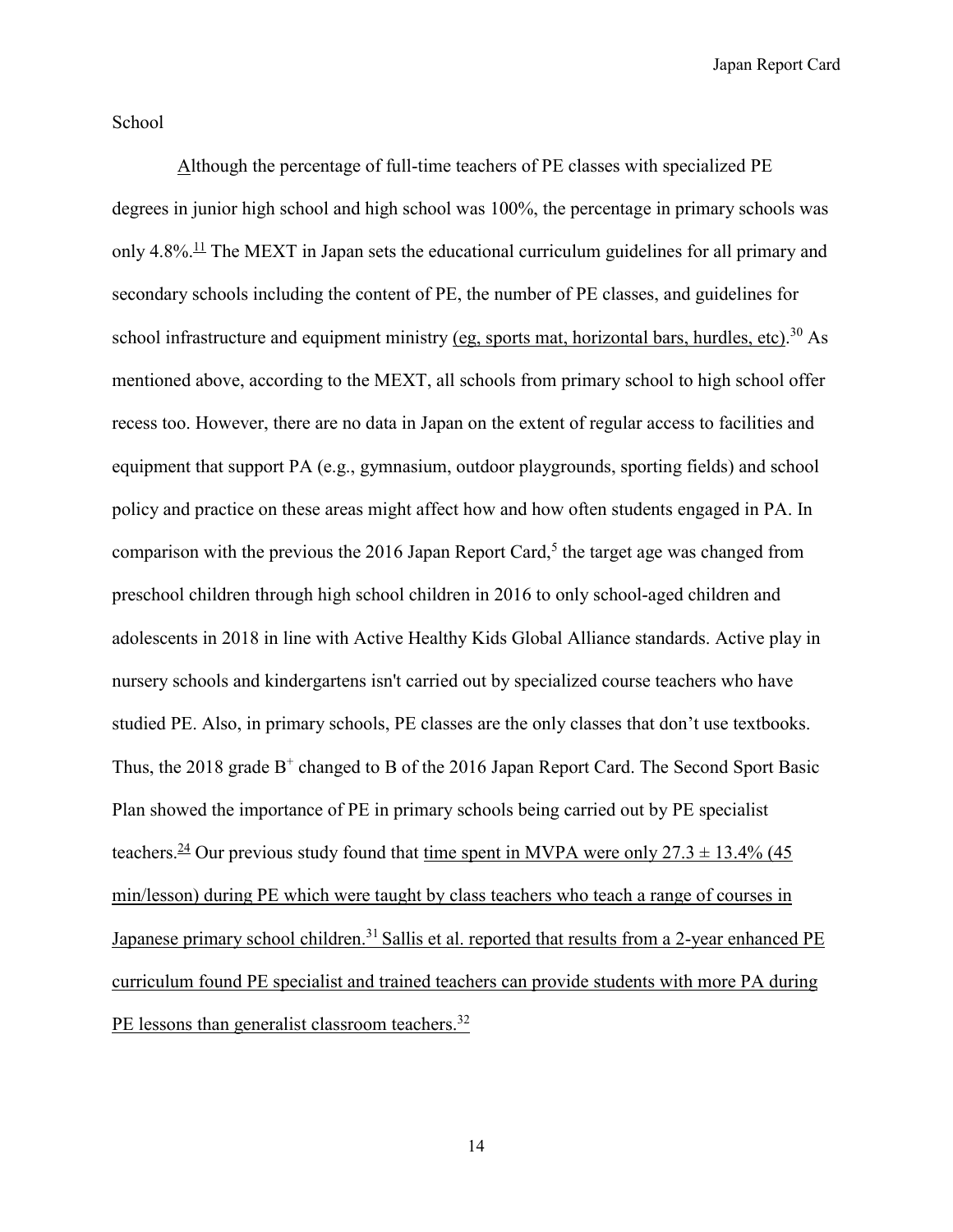#### Community and the Built Environment

The grade for Community and the Built Environment in the 2018 Japan Report Card remains consistent with the 2016 Japan Report Card at a D. Health Japan 21 (second term) sets targets for the number of local governments trying to provide environments that were easily accessible for residents to exercise.<sup>10</sup> Although the number of prefectures fulfilling the conditions increased from 17 prefectures in 2012, data that was used in the 2016 Japan Report Card, to 30 prefectures 5 years later (64%), used in the 2018 Japan Report Card, this is still well below Health Japan 21 (second term) target of all 47 prefectures.<sup>5</sup> Even with evidence of modest increases in accessibility to outdoor space to be physically active, the grade for Community and the Built Environment remains D.

#### Government Strategies and Investments

The grade for Government Strategies and Investments remains unchanged from the 2016 Japan Report Card at a B given that no new data were available to inform a change to the previous grade. As in the 2018 Japan Report Card, the grade was also assigned based on relevant national laws, ordinances, and the "presence" of strategies, and policies in Japan like the 2016 Japan Report Card.<sup>5</sup> Based on an analysis of assigned grades from 38 countries participating in the 2016 Report Card initiative, the grades ranged from F to A and that most countries are having both successes and challenges.<sup>4</sup>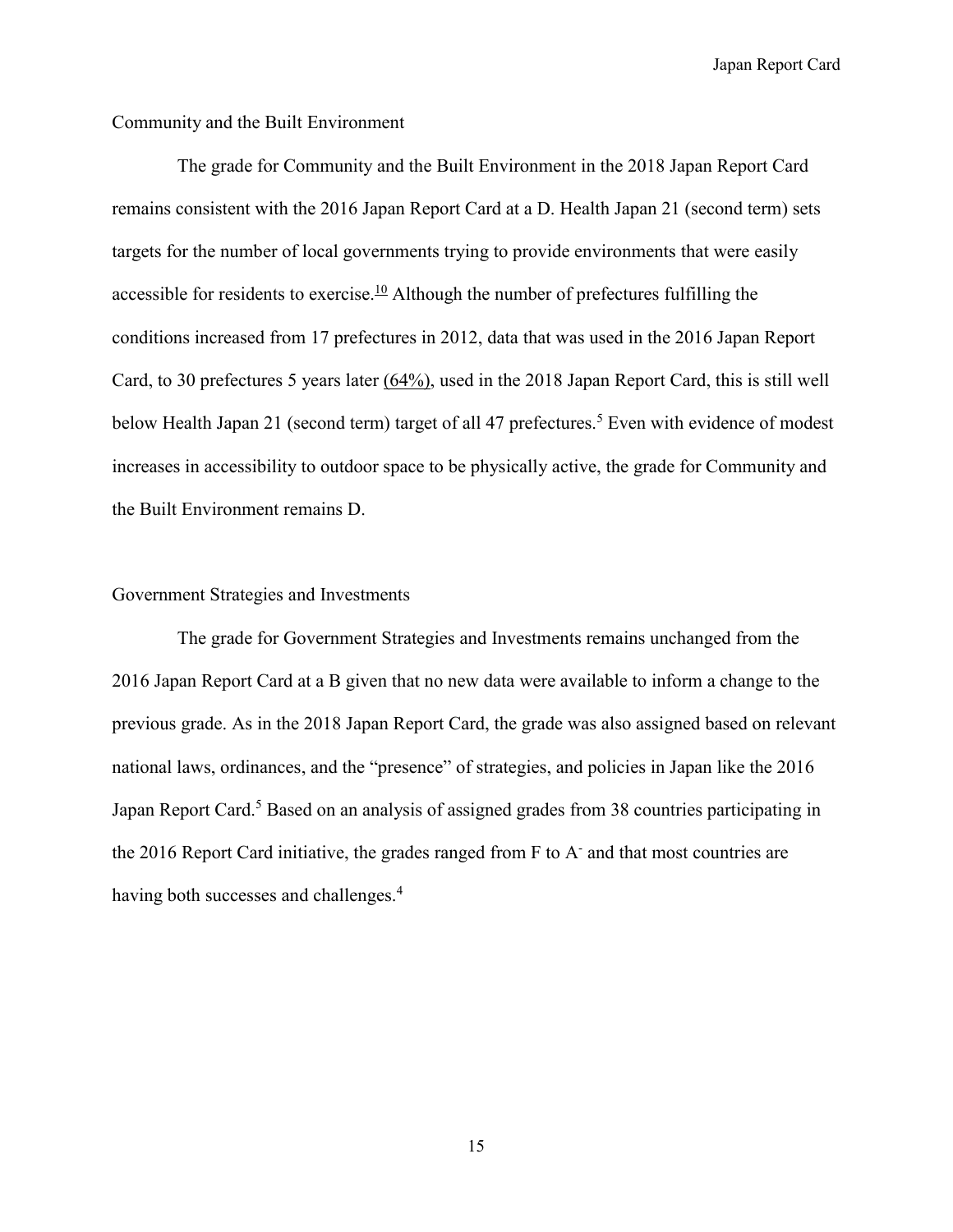#### *Strengths and limitations*

The major strength of the 2018 Japan Report Card was the use of nationally representative data to inform the assignment of the grades and the use of a quantitative grading rubric in both 2016 and 2018. The quality of the methods used, the recruitment procedure and representativeness of the surveys were adequate. However, there are large surveillance gaps in Japan, as 2 of the 11 indicators could not be graded, including the overall PA grade which is of fundamental importance, although we already have stated that data exist on other indicators and large surveys, conducted annually, already exist. There is also a lack of data on how much time children and youth spend in active play. For some indicators, there were limited data for 5th grade primary school students and 2nd grade junior high school students. Furthermore, some of the data used to derive grades in the 2018 Japan Report Card are several years old, making it difficult to make inferences about recent trends and current status. The data of Family Influence and Community and the Built Environment was limited. the 2018 Japan Report Card allowed the report to illustrate global gaps, and to detect problems particular to Japan.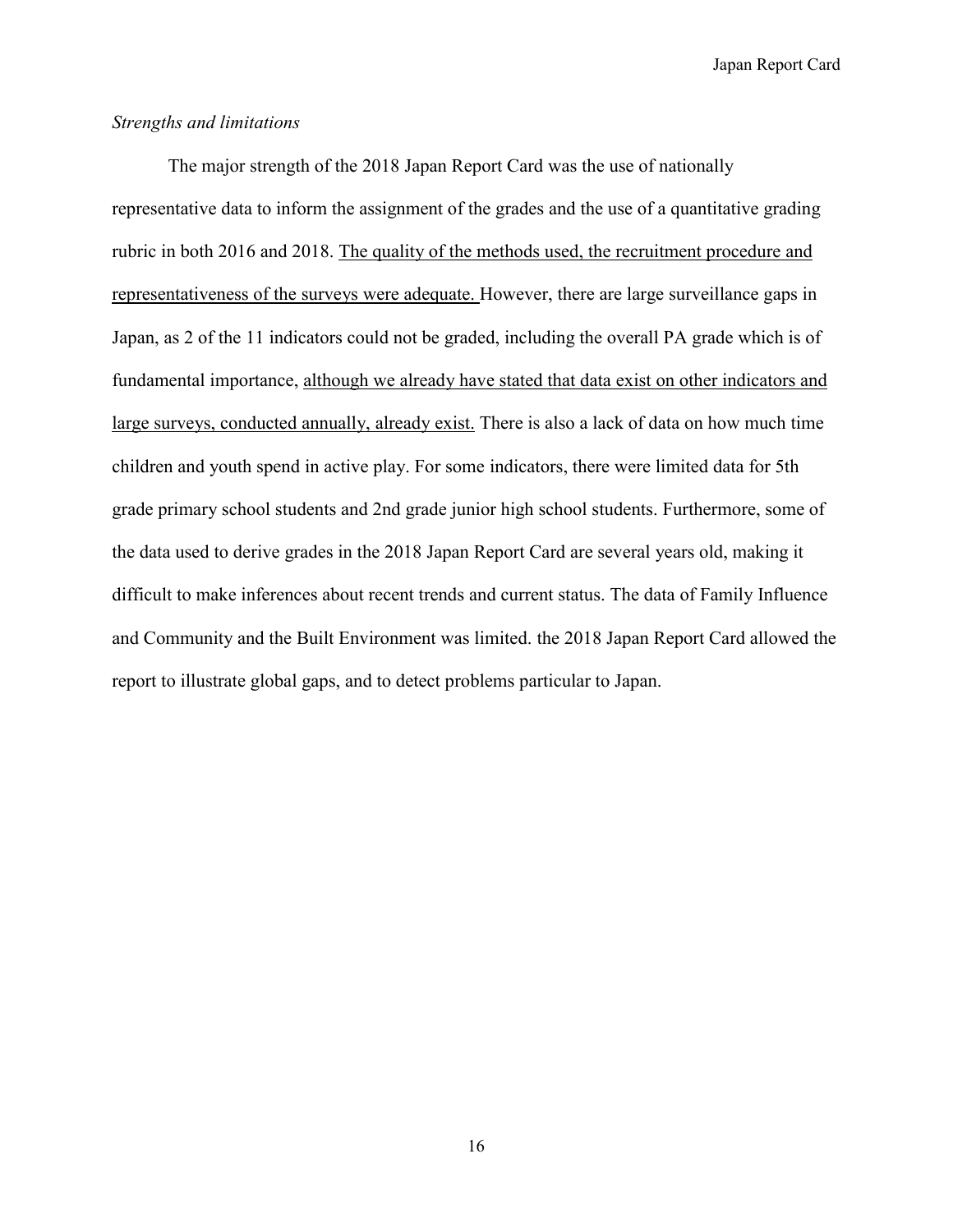## **Conclusion**

The 2018 Japan Report Card shows that Japanese children and youth have favorable levels of organized sport participation, active transportation to and from school, physical fitness and weight status with moderate levels of recreational screen time. Findings were similar to those of the 2016 Japan Report Card Future nationally representative surveys on overall PA, active play, and community and the built environment are needed.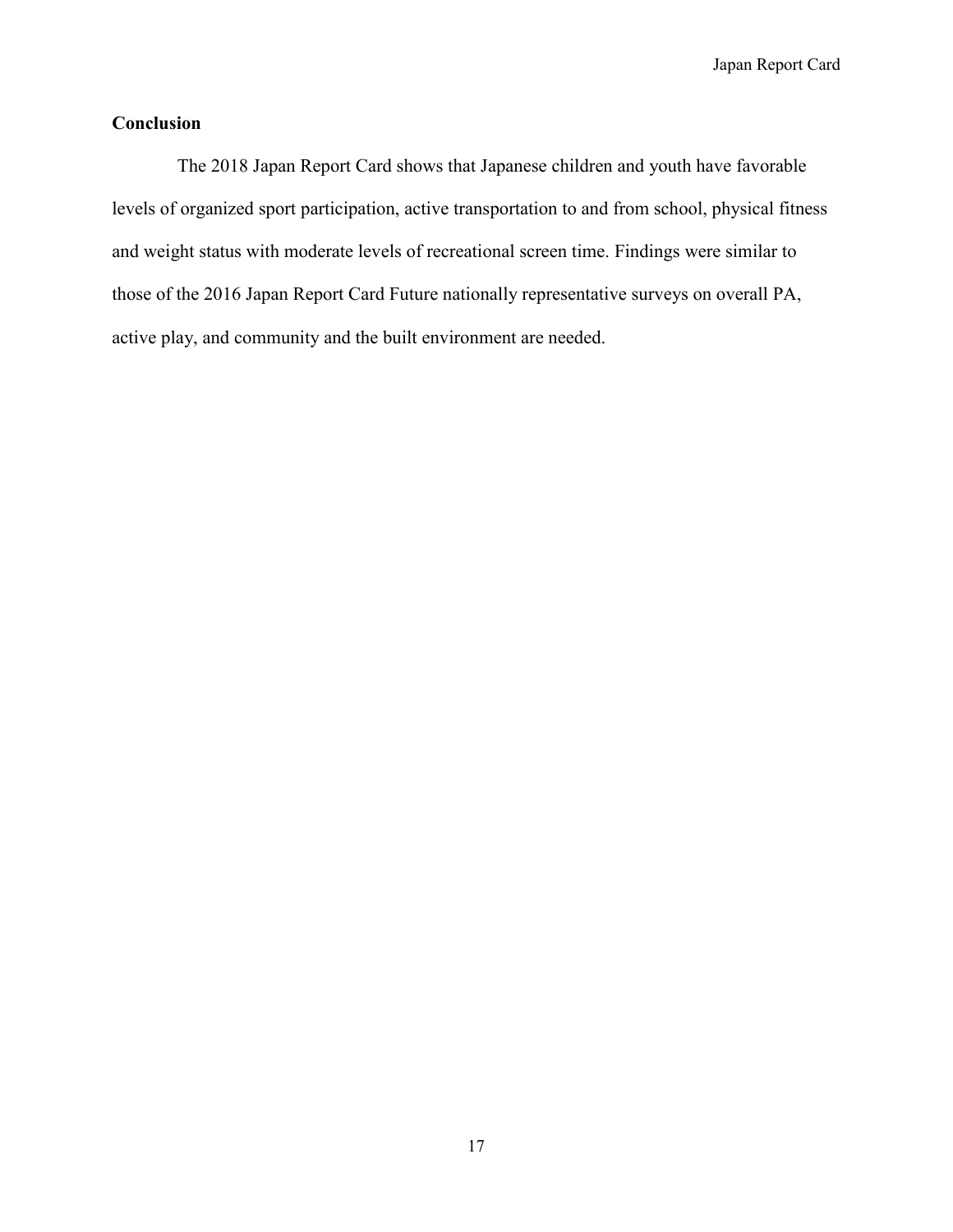## **Acknowledgements**

The authors thank members of the Stakeholder Group for their varied and substantial contributions to the 2018 Japan Report Card. This work was supported by a funding from the project research of Japanese Society of Physical Fitness and Sports Medicine in 2015 (2015– 2017), and a research support from the J. F. Oberlin University.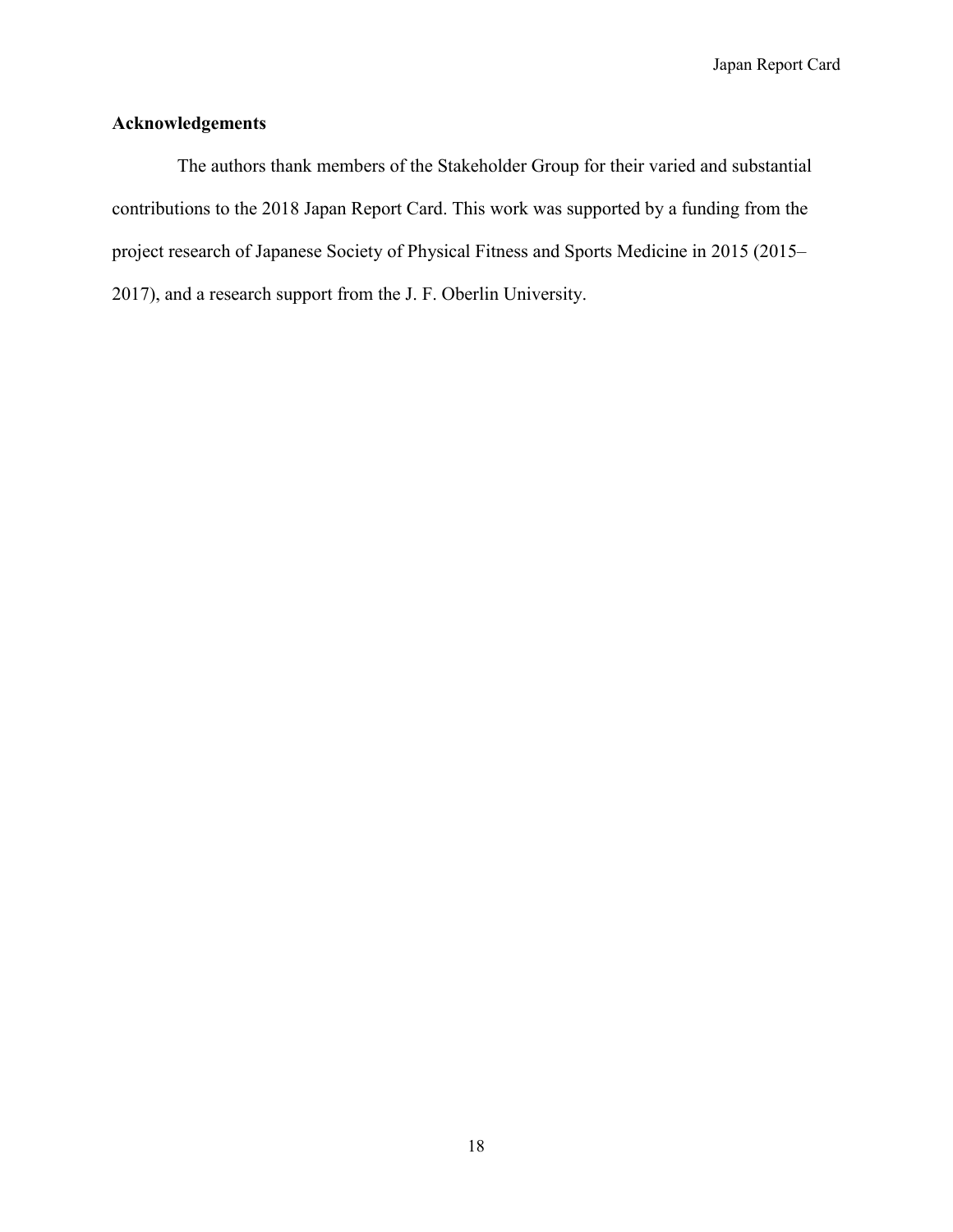### **References**

- 1) Ekelund U, Brage S, Froberg K, et al. TV viewing and physical activity are independently associated with metabolic risk in children: the European youth heart study. *PLoS Med*. 2006;3:e488.
- 2) Janssen I, Katzmarzyk PT, Boyce WF, et al. Comparison of overweight and obesity prevalence in school-aged youth from 34 countries and their relationships with physical activity and dietary patterns. *Obes Rev*. 2005;6:123–132.
- 3) Trudeau F, Laurencelle L, Shephard RJ. Tracking of physical activity from childhood to adulthood. *Med Sci Sports Exerc*. 2004;36:1937–1943.
- 4) Tremblay MS, Barnes JD, González SA, et al. Report Card Grades on the Physical Activity of Children and Youth Comparing 38 Countries. *J Phys Act Health*. 2016;13(11 Suppl 2):S343-S366.
- 5) Tanaka C, Tanaka S, Inoue S, et al. Results From Japan's 2016 Report Card on Physical Activity for Children and Youth. *J Phys Act Health*. 2016;13(11 Suppl 2):S189-S194.
- 6) Active Healthy Kids Japan. [http://www.activekids.jp/.](http://www.activekids.jp/) Accessed May 25, 2018.
- 7) Japan Sports Agency.http://www.mext.go.jp/sports/en/about\_us/background/index.htm Accessed March 19, 2018.
- 8) Government of the United Kingdom and Mayor of London. Inspired by 2012: The legacy from the London 2012 Olympic and Paralympic Games. 2013. https://www.gov.uk/government/uploads/system/uploads/attachment\_data/file/224148/2901 179 OlympicLegacy acc.pdf. Accessed May 25, 2018.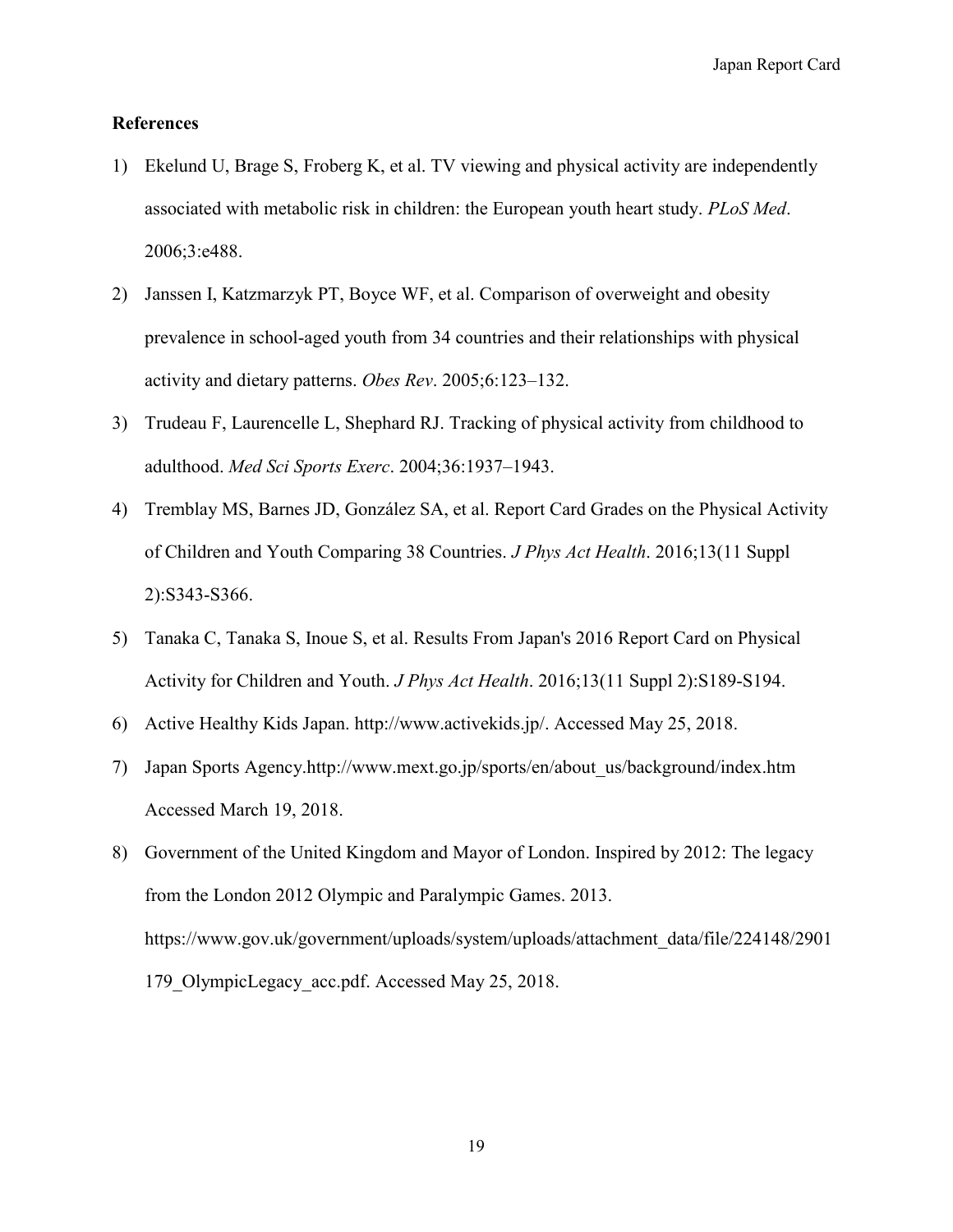- 9) Ministry of Education, Culture, Sports, Science and Technology: Youjiki Undou Shishin. 2012. http://www.mext.go.jp/a\_menu/sports/undousisin/1319192.htm. Accessed 25th May [2018.](http://www.mext.go.jp/a_menu/sports/undousisin/1319192.htm.%20Accessed%2025th%20May%202018)
- 10) Ministry of Health Labour and Welfare: Health Japan 21 (second term). http://www.mhlw.go.jp/seisakunitsuite/bunya/ kenkou\_ iryou/kenkou/ kenkounippon 21/en/kenkounippon21/. Accessed May 16, 2018.
- 11) Japan Sports Agency: The Report of FY2017 National Survey on Physical Fitness, Athletic Performance and Exercise Habits. 2017. http://www.mext.go.jp/sports/b\_menu/toukei/kodomo/zencyo/1401184.htm. Accessed May 15, 2018.
- 12) Japan Sports Agency. The Report of FY2016 Survey on Physical Strength and Athletic Performance. 2017.
- 13) Ministry of Education, Culture, Sports, Science and Technology. The School Health Survey data. 2015; http://www.e-stat.go.jp/SG1/estat/List.do?bid=000001052600&cycode=0. Accessed May 16, 2016.
- 14) Ministry of Health, Labour and Welfare. Summary of results of the National Nutrition Survey, Japan. 2017. https://www.e-stat.go.jp/statsearch/files?page=1&layout=datalist&toukei=00450171&kikan=00450&tstat=00000104174 4&cycle=7&tclass1=000001111535&survey=%E5%81%A5%E5%BA%B7&result\_page=1 &second2=1. Accessed March 19, 2018.
- 15) National Federation of Health Insurance Societies. Results of the National Federation of Health Insurance Societies Survey, Japan. 2016.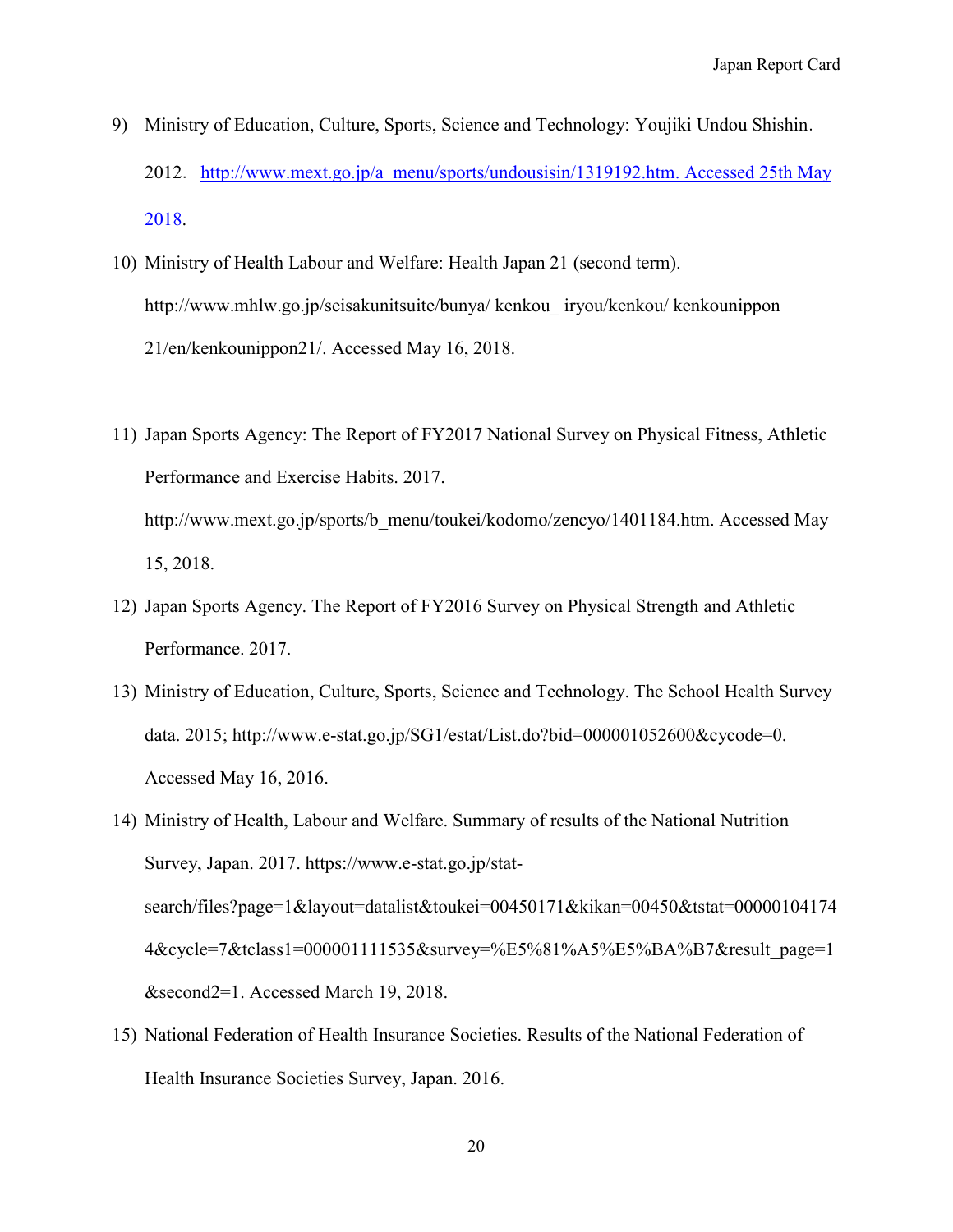http://www.kenporen.com/study/toukei\_data/pdf/chosa\_h29\_09\_3.pdf. Accessed March 19, 2018.

- 16) Start active, stay active. A report on physical activity from the four home countries' Chief Medical Officers. https://www.sportengland.org/media/2928/dh\_128210.pdf. Accessed May 16, 2018.
- 17) Tomkinson GR, Lang JJ, Tremblay MS, et al. International normative 20 m shuttle run values from 1 142 026 children and youth representing 50 countries. *Br J Sports Med*. 2017;51:1545-1554.
- 18) Hallal PC, Andersen LB, Bull FC, et al. Global physical activity levels: surveillance progress, pitfalls, and prospects. *Lancet*. 2012;380(9838):247-257.
- 19) Fukushima N, Inoue S, Hikihara Y, et al. Pedometer-determined physical activity among youth in the Tokyo Metropolitan area: a cross-sectional study. *BMC Public Health*. 2016;16:1104.
- 20) Kidokoro T, Tanaka C, Tanaka S, et al. Global Trends in Evaluation Methodology of Physical Activity Questionnaires for Children and Adolescents. *The Japanese Association of Exercise Epidemiology*. 2018;20:26-36. (in Japanese)
- 21) Tanaka C, Kyan A, Takakura M, et al. The Validity of the Japanese version of physical activity questions in the WHO Health Behaviour in School-aged Children (HBSC) survey. *The Japanese Association of Exercise Epidemiology*. 2018;19:93-101.
- 22) Ministry of Health, Labour and Welfare. Active guide. 2013, [http://www.nibiohn.go.jp/eiken/info/pdf/active2013-e.pdf.](http://www.nibiohn.go.jp/eiken/info/pdf/active2013-e.pdf) Accessed May 16, 2018.
- 23) The Japan Sports Association: Active Child 60min. Takenaka K. (edit.), Sanraifukikaku, Tokyo,2010. (in Japanese)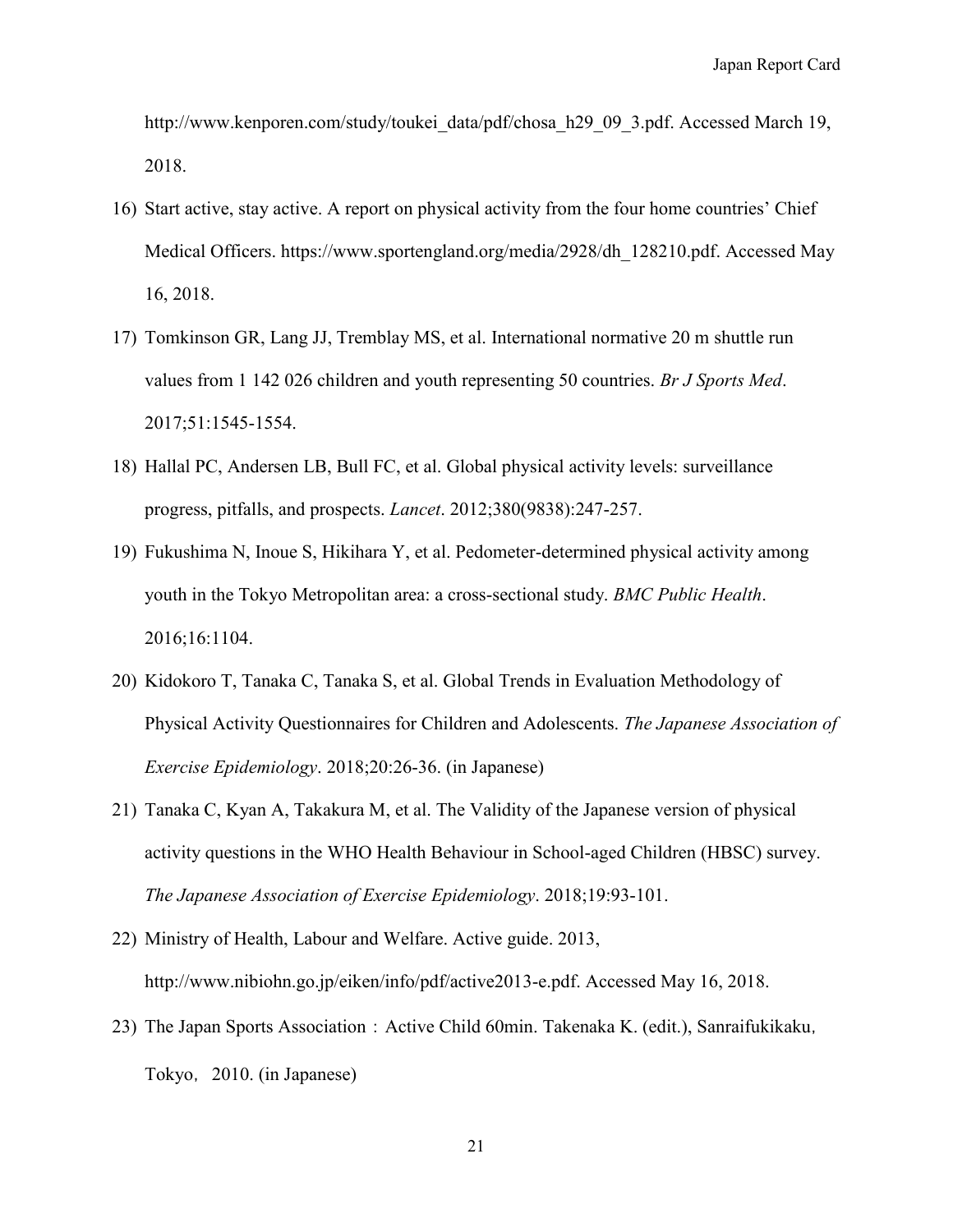- 24) Ministry of Education. Culture, Sports, Science and Technology. The Sport Basic Plan (the second term). 2016. http://www.mext.go.jp/en/. Accessed March 19, 2018.
- 25) Japan Sports Agency. The Report of FY2016 National Survey on Physical Fitness, Athletic Performance and Exercise Habits. 2017. http://www.mext.go.jp/sports/b\_menu/toukei/chousa04/tairyoku/kekka/k\_detail/1396900.ht m. Accessed May 16, 2018.
- 26) Tanaka C, Abe T, Okada S, et al. Comparison of Indicators for Physical Activity in Primary School and Junior High School Students in 47 Prefectures ―According to International Indicators Based on "REPORT CARD ON PHYSICAL ACTIVITY FOR CHILDREN AND YOUTH―. *The Japanese Association of Exercise Epidemiology*. 2018;20:37-48. (in Japanese)
- 27) Mori N, Armada F, Willcox DC. Walking to school in Japan and childhood obesity prevention: new lessons from an old policy. *Am J Public Health* 2012;102:2068-2073.
- 28) Ministry of Education. Culture, Sports, Science and Technology: The Report of FY 2013 Survey on Physical Strength and Athletic Performance. 2014. [http://www.mext.go.jp/a\\_menu/sports/kodomo/zencyo/1342657.htm.](http://www.mext.go.jp/a_menu/sports/kodomo/zencyo/1342657.htm) Accessed May 16, 2018.
- 29) Tanaka C, Okuda M, Tanaka M, et al. Associations of physical activity and sedentary time in primary school children with their parental behaviors and supports. *Int J Environ Res Public Health.* in press.